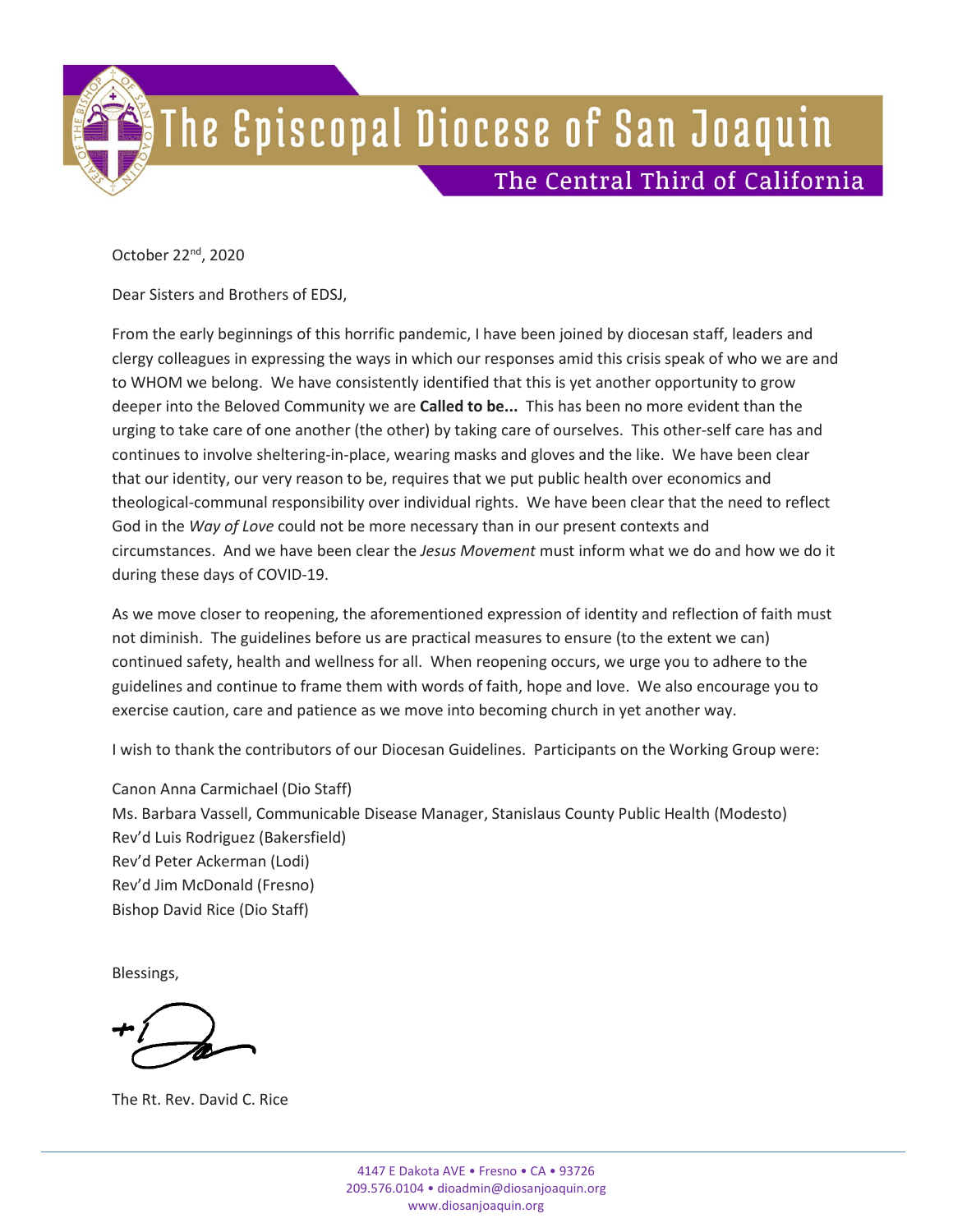# Towards Reopening

As we enter into cooler seasonal weather and the state has amended its guidelines to a tiered, color-coded designation system for each county, the COVID-19 Task Force and the Office of the Bishop offer these guidelines as a way to begin re-engaging our congregations in person.

The decision when to reopen churches to in-person worship therefore needs to take into account **State and Local health conditions and guidelines, what color tier they are in (a minimum of Red tier is required for in-person worship) and then weigh them against the risks for individual congregations.**

### Things the church must consider before opening:

- This is not a "one size fits all" model, but rather a roadmap for congregations to make decisions about how to move into re-entry. The first possible date for in-person worship is **November 8, 2020.**
- Congregations should **FIRST** consider the option of gathering outside, provided that the weather and space allows for a group to gather. If gathering outside, the Outdoor Worship Protocols must be followed.
- *A SECOND OPTION* if weather and space do not allow the congregation to gather outside, a congregation should consider meeting in their parish hall if it is easier to create more space for distanced seating (at this time, 25% of occupancy of space and/or up to 100 people are allowed). If gathering inside, the Indoor Worship Protocols must be followed.
- *FINALLY* if the parish hall does not offer enough room for distanced seating, the clergy/congregation may elect to gather in the sanctuary (25% of occupancy of space and/or up to 100 people are allowed), provided they follow the Indoor Worship Protocols.
- Prior to regathering (whether indoors or outdoors), clergy/wardens must complete the appropriate reopening checklist and submit to the Office of the Bishop.
- If at any point the county returns to "PURPLE" or people do not follow the protocols set out by the Office of the Bishop, the congregation will need to return to virtual worship until it is safe to return to in-person worship.
- For those clergy who feel that they are at increased risk for severe illness from the virus that causes COVID-19, have symptoms or are sick, virtual worship is strongly recommended.
- For those laity who feel that they are increased risk for severe Illness from the virus that causes COVID-19 or are experiencing symptoms or sickness, we ask that they stay home and participate in virtual worship
- For those clergy who DO want to proceed with outdoor, in person worship, some form of virtual worship (either a live stream or a pre-recorded worship) is required.
- Superspreading Events have been linked to religious services, singing and choir practice!
- The congregation's profile (age of parishioners, health of parishioners, as well as other user groups)
- The congregation's willingness to follow public health guidelines (spacing, wearing a mask/gloves, refraining from hugging/handshaking both in and out of church)
- Physical space of facility (is there enough room to practice social distancing, would it be better to have worship outside, can the facility be cleaned and disinfected between gatherings/meetings)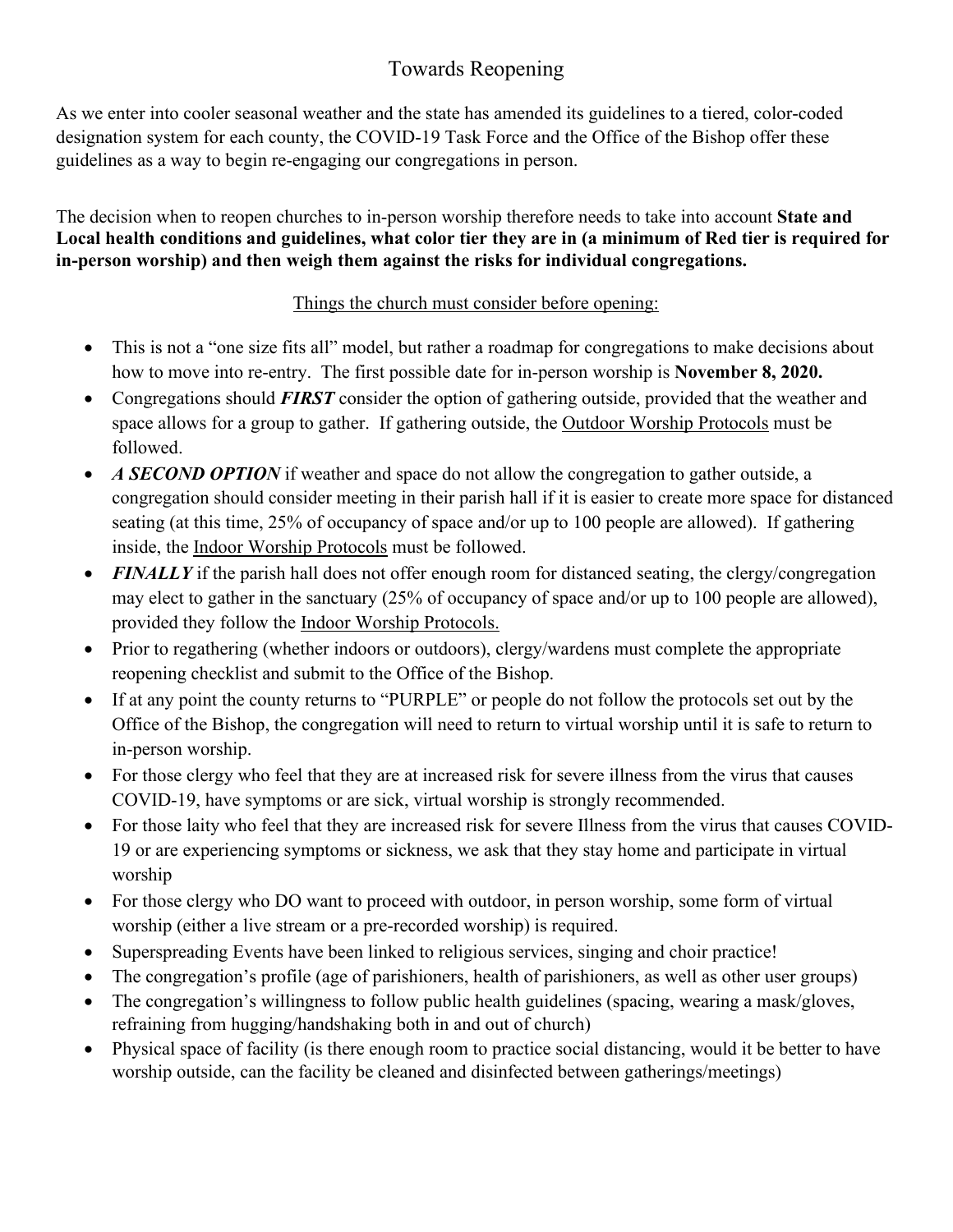After careful consideration of recommendations by various health experts, governmental authorities, and the policies of other Dioceses, the Bishop and Diocesan Council have adopted the following Stages for reopening of the Dioceses churches:

### EDSJ Preparing for Outdoor Worship Protocols:

- Prior to regathering, the clergy/wardens will need to complete the Preparing for Outdoor Worship reopening checklist and submit it to the Office of the Bishop (at the conclusion of this document)
- Using appropriate tape or chalk, mark areas outdoors where people may be seated, accounting for social distancing of a minimum of six (6) feet. This may limit the total number of parishioners that you can accommodate per worship service; pre-registration may be required (https://reopen.church/).
- $\triangle$  Determine what audio/visual equipment may be needed (is your church on a busy street...if so, separate microphones will be needed for each reader/speaker; they will need to wear masks throughout the worship service)
- \* Prepare a bulletin which can be downloaded electronically by parishioners in advance. If paper is used, it must not be shared between gatherings, but rather recycled after each gathering.
- Have masks and hand sanitizer available in various locations for parishioners
- $\triangle$  Prepare signs for:
	- o Masks are required
	- o Social distancing of at least 6 feet must be observed
	- o Bathrooms (and buildings) remain closed,
	- o Programs such as bible study/adult education/Sunday school remain online only
- \* Communicate with congregation about protocols, expectations and pre-registration

## EDSJ Outdoor Worship Protocols:

- We will begin experimenting with outdoor worship by following the Morning Prayer liturgy or Liturgy of the Word for a minimum of 2 Sundays before moving to Eucharist (it is strongly recommended that communities worship together for 4 weeks before moving to Eucharist to ensure that a super-spreading event has not resulted in regathering)
- $\div$  Singing is not allowed; pre-recorded music is preferred
- $\cdot \cdot$  If it is deemed safe for us to continue with outdoor worship (no superspreading events), we will begin experimenting with Eucharist in an outdoor setting
	- o altar may be set by the deacon who stands alone at the altar and then returns to seat after setting the table
	- o distribution of bread only (commercial) by priest who circulates around to parishioners
	- o clergy and receiving parishioners must wear masks during distribution until the clergy person moves to the next parishioner/household group
- $\triangle$  Parishioners & clergy will need to:
	- o wear masks covering their nose & mouth throughout the service
	- o bring their own chair or towel/blanket for seating
	- o refrain from handshakes/hugs
	- o practice social distancing of at least 6 feet
	- o depart the church campus as soon as the worship service is concluded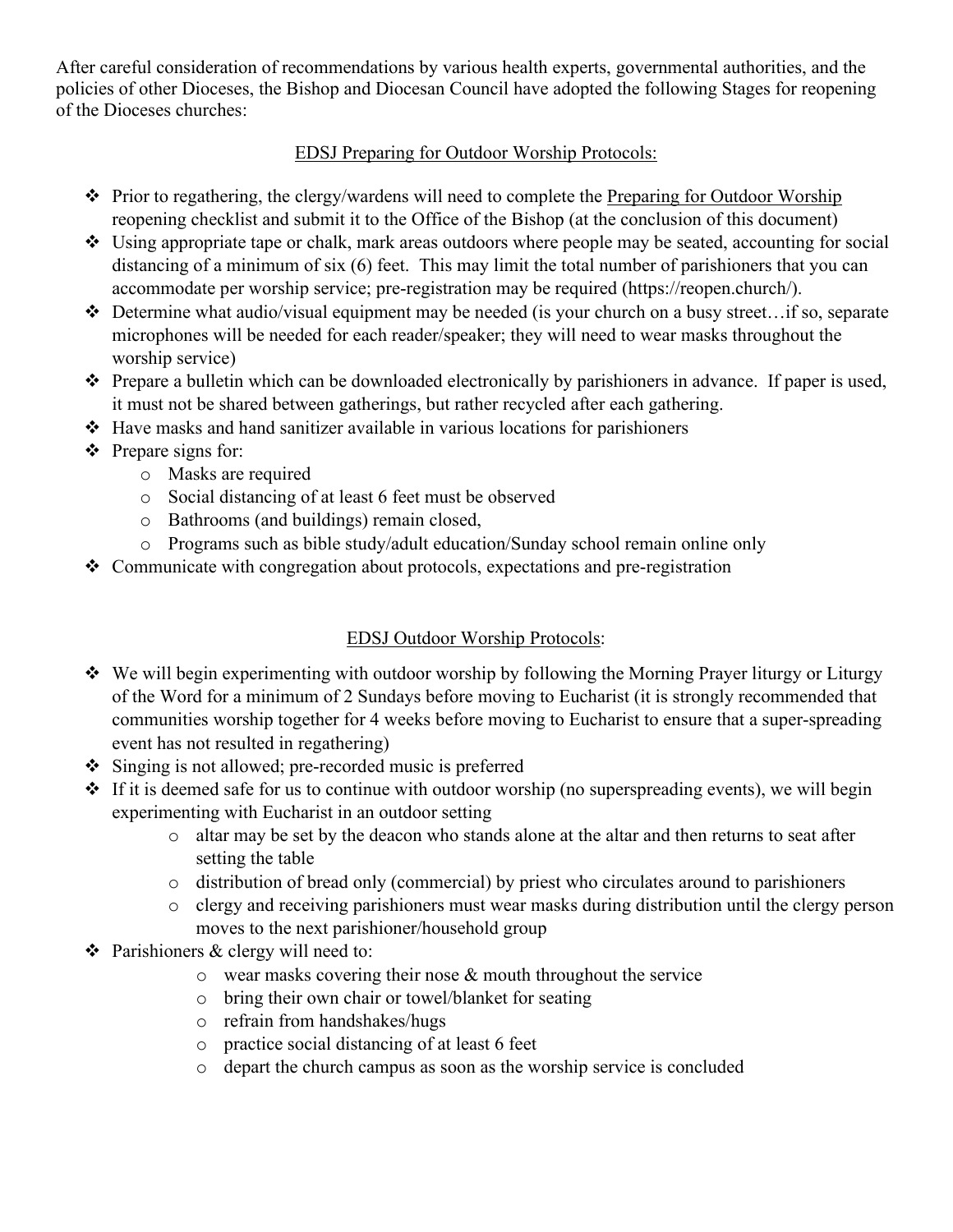EDSJ Preparing for Indoor Worship Protocols: (25% of occupancy and/or up to 100 people)

- Prior to regathering, the clergy/wardens will need to complete the Preparing for Indoor Worship reopening checklist and submit it to the Office of the Bishop (at the conclusion of this document)
- Remove all non-essential items from the rooms so that there are fewer touchable surfaces
- Remove hymnals, prayer books, information cards, pens/pencils, etc from pews
- $\triangle$  Have facilities professionally cleaned and disinfected prior to opening (including pews, bathrooms, doorknobs/handles, light switches, railings and microphones)
- Ensure that HVAC system has clean filters and is working properly; reusable filters which may be cleaned are recommended. Your HVAC professional may suggest the cleaning of ducts as well.
- Designate teams in each congregation (or designate a budget item for professional cleaners) to clean and disinfect before and after each worship service or gathering
- Clergy or Sr Warden coordinate with groups (both in the church and outside groups) to review cleaning protocols, social distancing expectations, utilizing self-screening checklists, and that masks are mandatory
- Establish guidelines for church staff/volunteers to rotate on site presence during the week (cleaning protocols, social distancing, masks, temperature checks/self-screening)
- Create signage and post at all entry ways or high traffic areas about requirements for wearing masks and refraining from shaking hands/hugging, as well as if people are sick to stay home
- \* Create signage and post at all entry ways or high traffic areas that includes local health department information.
- ˗ Develop sign in sheets for parishioners and visitors that includes name, email and phone numbers to expedite contact tracing should there be an exposure (free online pre-registration tool: [https://reopen.](https://reopen/)church/)
- Empower greeters to politely, but firmly enforce the safe gathering protocols
- Decide whether or not to open restrooms during worship/meetings
- Be prepared to roll-back if needed

EDSJ Indoor Worship Protocols, Phase 1: (25% of occupancy and/or up to 100 people)

- We will begin experimenting with in-person worship by following the Morning Prayer or Liturgy of the Word for a minimum of 14 days, but 30 days is strongly recommended before moving to Eucharist to ensure that a super-spreading event has not resulted in regathering.
	- o Worship services may need to be staggered in order to accommodate larger congregations (https://reopen.church/)
		- **Leave room for visitors!**
	- o Cleaning and disinfecting of space after each gathering
- $\cdot$  Outside user groups may meet at 25% of occupancy of meeting room and/or up to 100 people if they follow all prescribed protocols in this document, and as long as there are no new cases reported between meeting times.
	- **Leave room for visitors!**
	- o Cleaning and disinfecting of space after each meeting
- Wear masks and practice social distancing protocols (household groups may sit together, but otherwise, 6ft apart; will need to make physical markers—tape, signs—to designate 6ft distancing)
- Choral and congregational singing prohibited at this time due to spread of particulates.
- Maintain virtual worship, education & fellowship simultaneously for those not able to attend
- If paper bulletins/printed materials are used: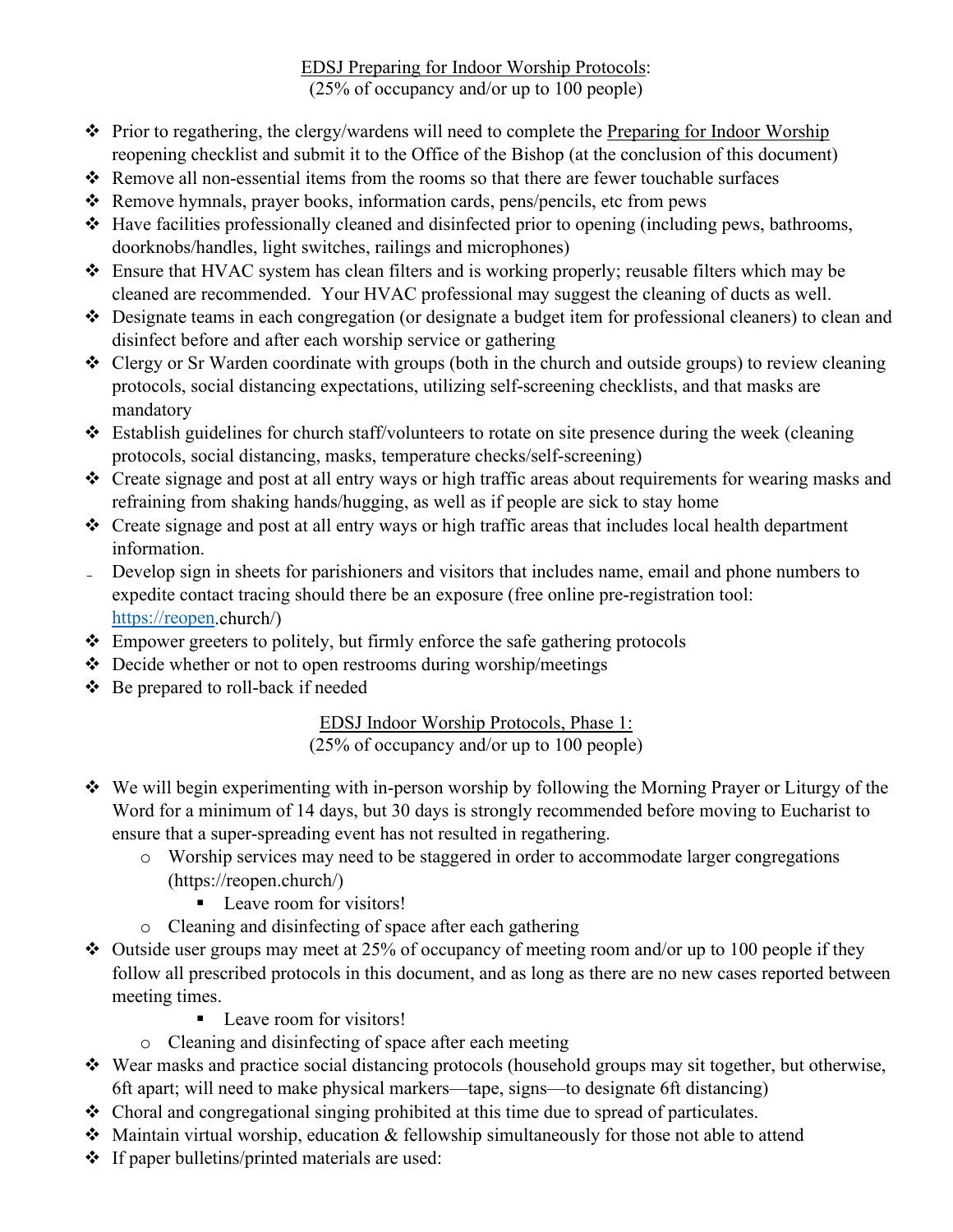- o They need to be available for people to access and not handed from one person to the next
- o They cannot be reused for multiple services; parishioners should either have access to a recycle bin or take them home
- o Electronic bulletins/materials are preferred
- $\triangleleft$  Hand sanitizer and masks must be available at entry doors; masks are required for entry
- Greeters/leaders should not hand out materials, shake hands or hug individuals as they arrive or depart
- $\triangle$  A greeter or usher should be designated to take the name of each attendee including the contact information for a new visitor and keep such a list for the purpose of contact tracing should there be exposure
	- o An alternative may be to have an "attendance" list based on the directory that an usher/greeter would check off when people arrive.
	- o Visitor information would still need to be collected.
	- o Pre-registration may be preferred: https://reopen.church/
- $\triangle$  Other expressions of exchanging the Peace that don't require physical contact (peace signs with fingers, waves, nods)
- Offering plates should be available at entry doors; plates are not to be passed from hand to hand o Online giving or direct deposit is recommended
- $\triangleleft$  Plan for dismissing congregants in an orderly way that ensures social distancing
- $\cdot \cdot$  In person pastoral visits resume with social distancing and masks/gloves
- $\triangleleft$  Keep windows and doors open to allow air flow; worship outside may be preferable
- No coffee or snacks
- $\div$  Stay in communication with the Bishop's Office
- Be prepared to roll-back if needed

### EDSJ Indoor Worship Protocols, Phase 2:

### (Being the New Church, 25% of occupancy and/or up to 100 people)

- $\div$  Successful navigation of requirements of Phase 1
- Establish and maintain safe practices for in-person Eucharist
	- o Priests distributing the sacrament must wear a mask and use hand sanitizer prior to distribution
	- o Only the host (commercially made, no homemade bread) is distributed
		- It is strongly recommended that priests use tongs to remove hosts from ciborium and then place it in the parishioner's hands
	- o Congregation members will need to remain standing and will need to socially distance (6ft) as they approach one by one to receive the host by the priest
	- o Deacons or assisting priests setting the table will need to use hand sanitizer prior to touching the vessels and bread
	- $\circ$  Only the celebrating priest stands at the altar during the Eucharistic prayer in order to practice social distancing
- Choral and congregational singing still not allowed
- Maintain virtual worship, education & fellowship simultaneously for those not able to attend
- $\cdot \cdot$  If paper bulletins/printed materials are used:
	- o They need to be available for people to access and not handed from one person to the next
	- o They cannot be reused for multiple services; parishioners should either have access to a recycle bin or take them home
	- o Electronic bulletins/materials are preferred
- Hand sanitizer and masks must be available at entry doors; masks are required for entry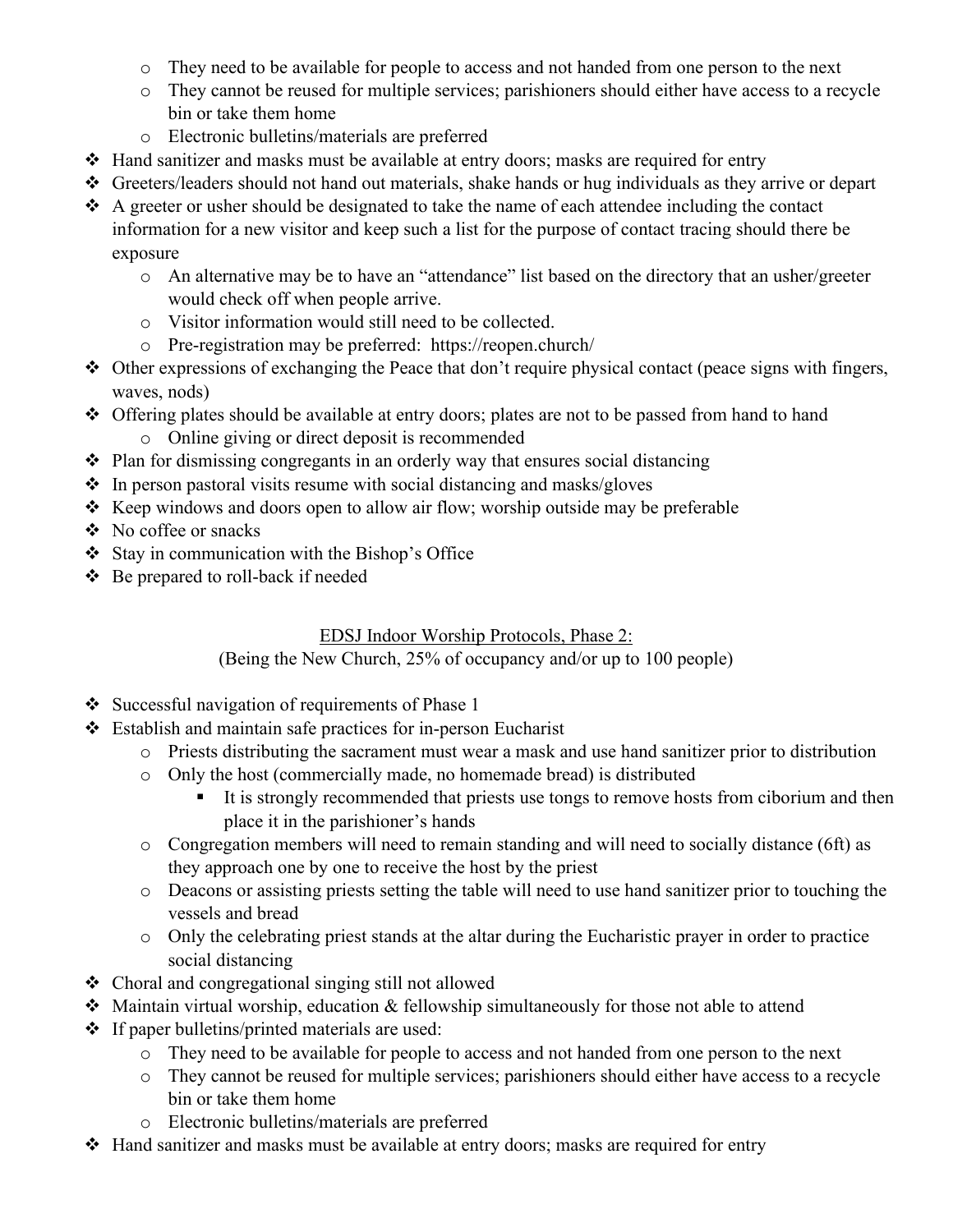- Greeters/leaders should not hand out materials, shake hands or hug individuals as they arrive or depart
- A greeter or usher should be designated to take the name of each attendee including the contact information for a new visitor and keep such a list for the purpose of contact tracing should there be exposure
	- o An alternative may be to have an "attendance" list based on the directory that an usher/greeter would check off when people arrive.
	- o Visitor information would still need to be collected.
	- o Pre-registration may be required (https://reopen.church/)
- $\triangle$  Other expressions of exchanging the Peace that don't require physical contact (peace signs with fingers, waves, nods)
- Offering plates should be available at entry doors; plates are not to be passed from hand to hand
	- o Online giving or direct deposit is recommended
- $\triangle$  Dismiss the congregation in an orderly way that ensures social distancing
- $\triangleleft$  Keep doors and windows open to allow for airflow; worship outside may be preferable
- Continue in-person pastoral visitations following social distancing protocols and wearing masks/gloves
- No coffee hour or snacks
- Resume weddings, baptisms/confirmations, funerals (masks, social distancing, hand hygiene)
- Resume outreach ministries in a safe manner (masks, social distancing, hand hygiene)
- Be prepared to roll-back if needed

IF/WHEN a vaccine and treatments are accessible and available:

- $\ddot{\phantom{1}}$  lifting of social distancing protocols
- $\perp$  masks no longer mandatory for worshippers or clergy
- $\overline{\phantom{a}}$  choirs and congregational singing allowed
- $\overline{\phantom{a}}$  offering plates can be passed among congregation members
- $\ddot{+}$  the Peace may be exchanged by hug or handshake
- $\overline{\phantom{a}}$  bulletins, books and printed materials allowed
- $\overline{\phantom{a}}$  Eucharist in both species (bread and wine)
- $\leftarrow$  Coffee hour may resume

Children/Youth Ministry considerations:

- $\checkmark$  Consider delaying until Phase 2 has become consistently the "norm"
- $\checkmark$  Preregister children to limit how many are in any room at a time
- $\checkmark$  Limit leaders in children/youth areas to those with no preexisting conditions and those under 60 years old
- $\checkmark$  Have a cleaning checklist

Desired outcomes/learnings:

- **↓** Build in platforms for livestreaming and uploading worship services across the diocese
- $\overline{\phantom{a}}$  Create platforms for gathering online (meetings, worship, fellowship)
- $\overline{\phantom{a}}$  Allow for online real-time accessibility of meetings/gatherings
- $\overline{\phantom{a}}$  Evaluate the need for printed materials
- $\overline{\phantom{a}}$  Evaluate the need for in-person meetings vs virtual meetings
- $\overline{\phantom{a}}$  Be more agile, flexible and adaptable
- $\overline{\phantom{a}}$  Better sense of interdependence and interconnectedness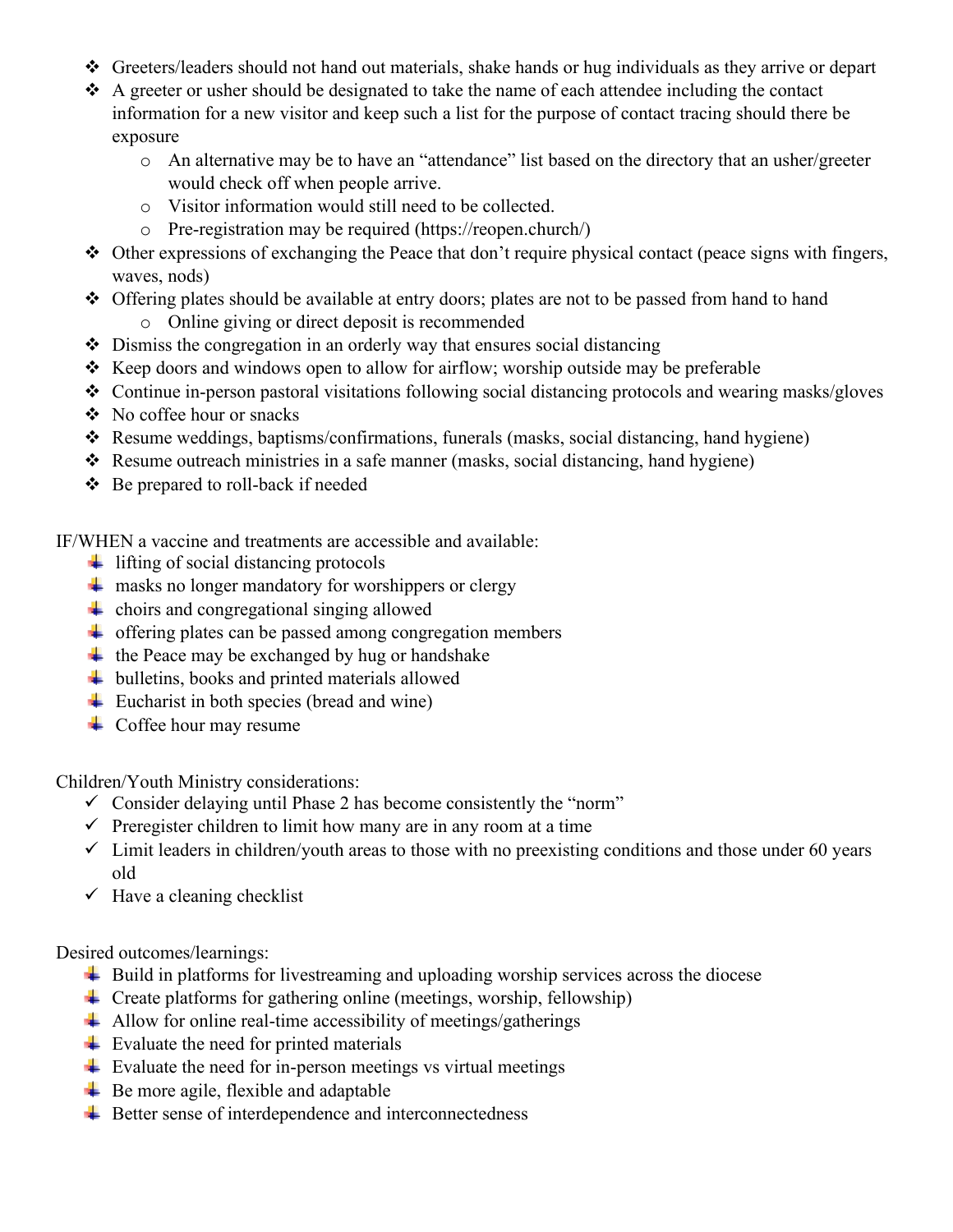#### Daily Non-Clinic Preventative Screening Form

Before returning to the workplace (employees, clergy, volunteers), attending meetings in person or attending in person worship, ALL individuals must self-assess symptoms daily. If you have ANY new onset of Major Symptoms or at least TWO Other Symptoms related to COVID-19 or are ill, please stay home and take care of yourself.

Clergy experiencing ANY new onset of Major Symptoms or at least TWO Other Symptoms, please be in touch with the Bishop's Office.

If you are experiencing any severe symptoms, consult your medical provider.

- 1. Are you experiencing a new onset of any of these COVID-19 related Major Symptoms?
	- Cough
	- Fever above 100.4
	- Shortness of breath
	- Unusual or abnormal fatigue
- 2. Are you experiencing a new onset of TWO OR MORE of these COVID-19 related Other Symptoms?
	- Headache
	- Muscle pain
	- Sore throat
	- New loss of taste or smell
	- Repeated shaking with chills
- 3. Are you feeling ill today?

If you answered YES to any of the above questions, you may NOT attend in person worship, meetings, or come to the workplace (clergy/employees/volunteers).

If you are an employee or volunteer at your local congregation, please be in touch with the clergy and/or Senior Warden to notify them that you are ill and/or working remotely.

## Sample Pre-registration/Covenant Form

- 1. Name of parishioner and total number of family/household members wanting to attend (ex., Peter Ackerman, 3)
- 2. Contact information (email & phone in case service is cancelled due to weather or roll-back)
- 3. We strongly urge you and your household to get a flu shot prior to attending worship in person.
- 4. Complete the following self-examination:
	- a. Have you or any member of your household tested positive for COVID-19 in the last 14 days?
	- b. Have you or any member of your household been exposed to anyone with a positive COVID-19 test in the last 14 days?
	- c. Do you or any member of your household have a fever?

\*\*\*answering YES to any of the above questions = stay at home

- 5. Have the parishioner initial next to the following or sign at the bottom attesting they agree to:
	- a. Wear a mask at all times while on campus
	- b. Practice social distancing while on campus
	- c. Refrain from hugs/handshakes while on campus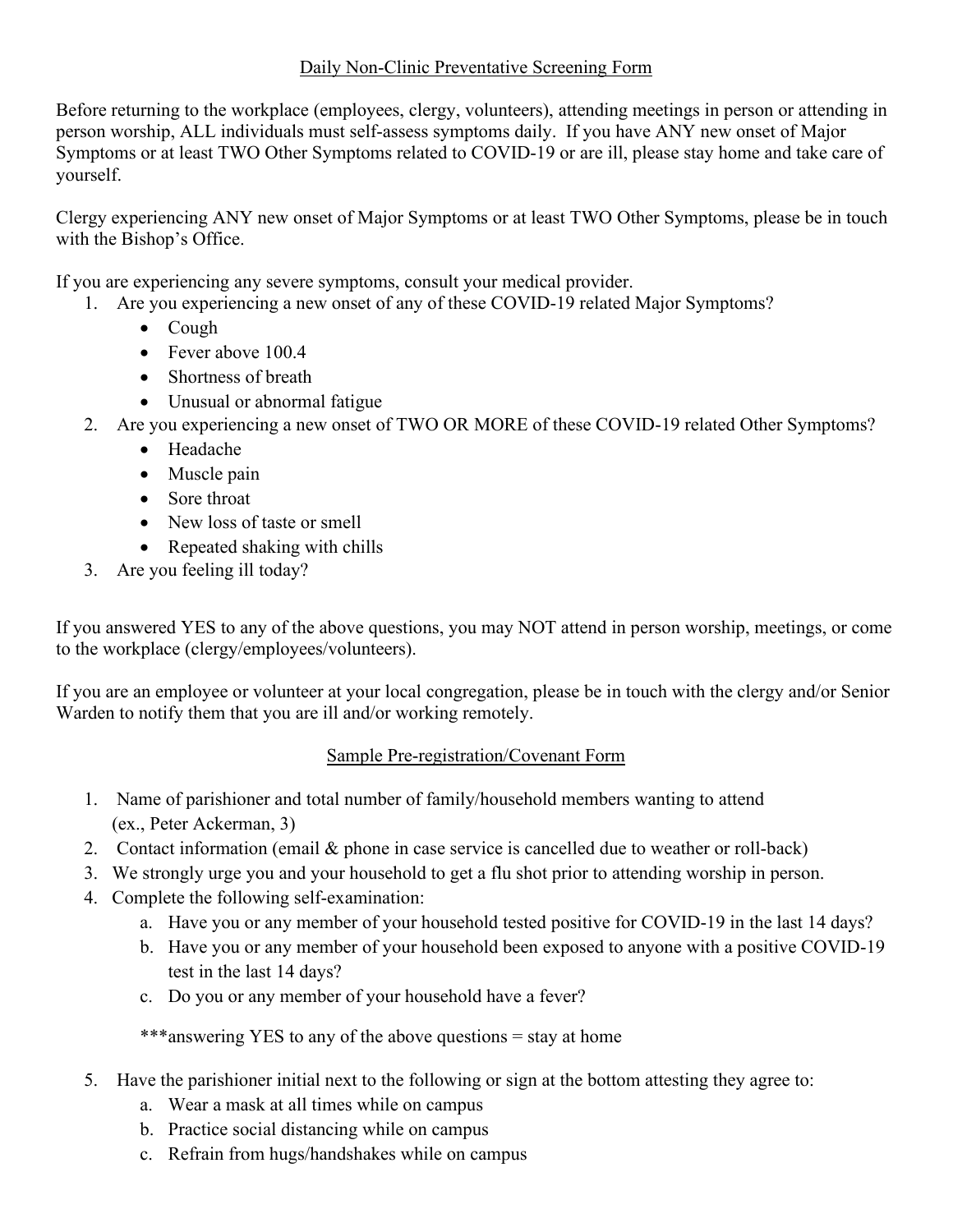- d. Depart immediately following the service
- e. Bring their own chair or blanket for seating (outdoor worship only)
- f. Understand that should they fail to follow these guidelines, they will be asked to make amendments/adjustments or depart the worship service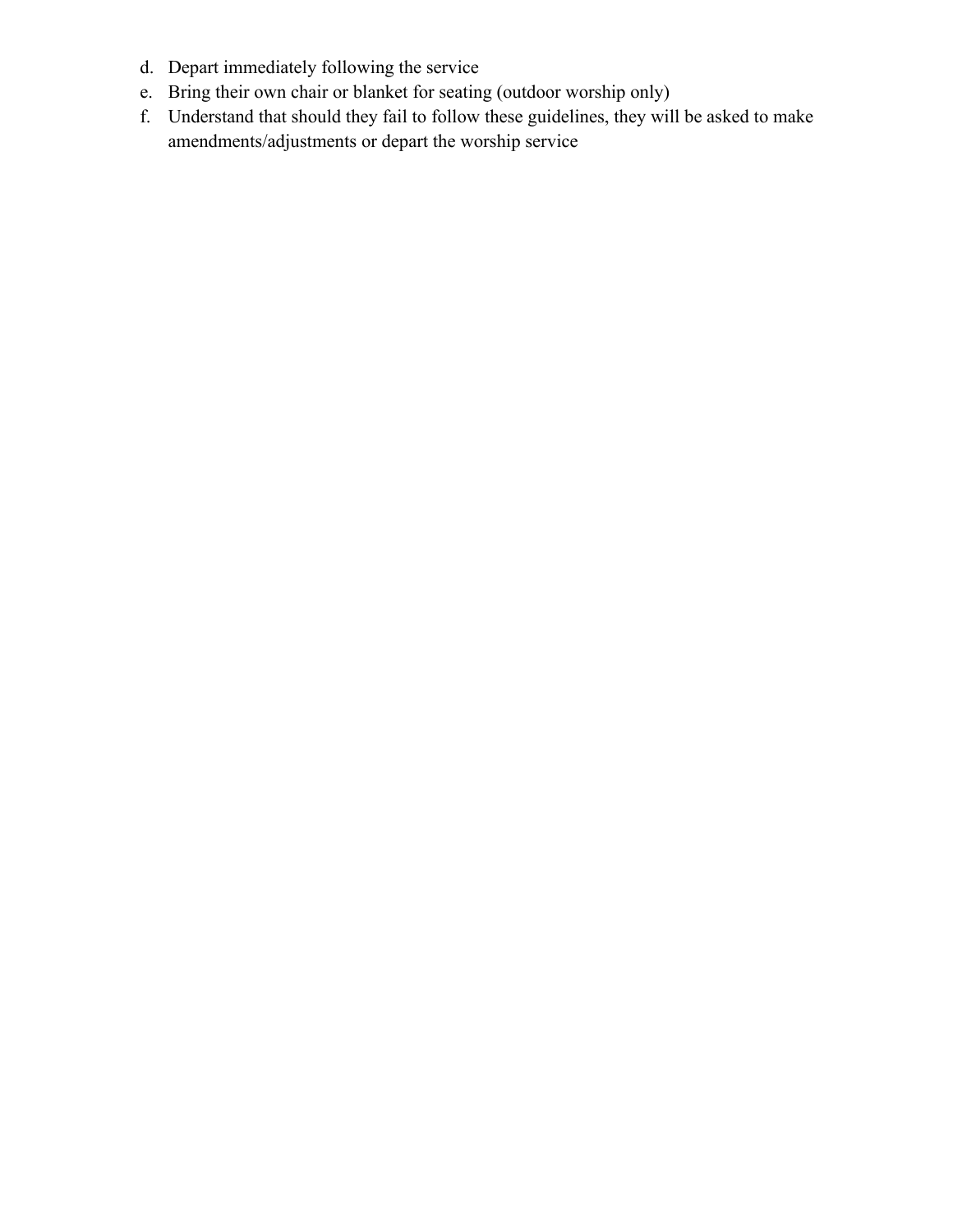Preparing for Indoor Worship

This form should be sent to Rev. Angela at [dioadmin@diosanjoaquin.org](mailto:dioadmin@diosanjoaquin.org)

Please note: If mailed, this could delay your start date due to mail delivery and receiving times. Please email.

Congregation: City:

Anticipated start date for in-person worship (the earliest acceptable date is **November 8, 2020**):

\_\_ We have done a professional cleaning prior to re-entering the building

We have had our HVAC system inspected to ensure that filters and ducts are clean

\_\_ We have removed all books, pew cards, writing utensils and other materials from the pews/chairs

We have designated a "cleaning team" and they have been trained to clean the worship space between and at the end of services.

We have met with user groups that share our campus to review protocols and guidelines regarding cleaning, social distancing and the use of masks

We have met with clergy and other altar party members to understand seating and movements at the altar to allow for social distancing

We have met with Vestry/BC/Chapter to review protocols and guidelines

We have met with ushers/greeters to review protocols and guidelines and empowered ushers/greeters to politely, but firmly enforce protocols

We have met with staff/volunteers to review protocols and guidelines

We have developed appropriate signage for entryways and high traffic areas explaining social distancing and the wearing of masks is required

We have developed appropriate signage for entryways and high traffic areas with local health department information

We have determined how restrooms will be used in terms of social distancing

We have masks and hand sanitizer available for parishioners and visitors to use

We have communicated through newsletters/phone calls/social media the requirement for wearing a mask and social distancing, as well as symptom self-checks and to remain at home if you are sick.

We have developed a plan for contact tracing (sign in sheet, greeter/usher using directory for "attendance", pre-registration) so that should someone become ill, the Health Department can assist with notifying the congregation

\_\_ We have markings in our worship spaces to indicate social distancing